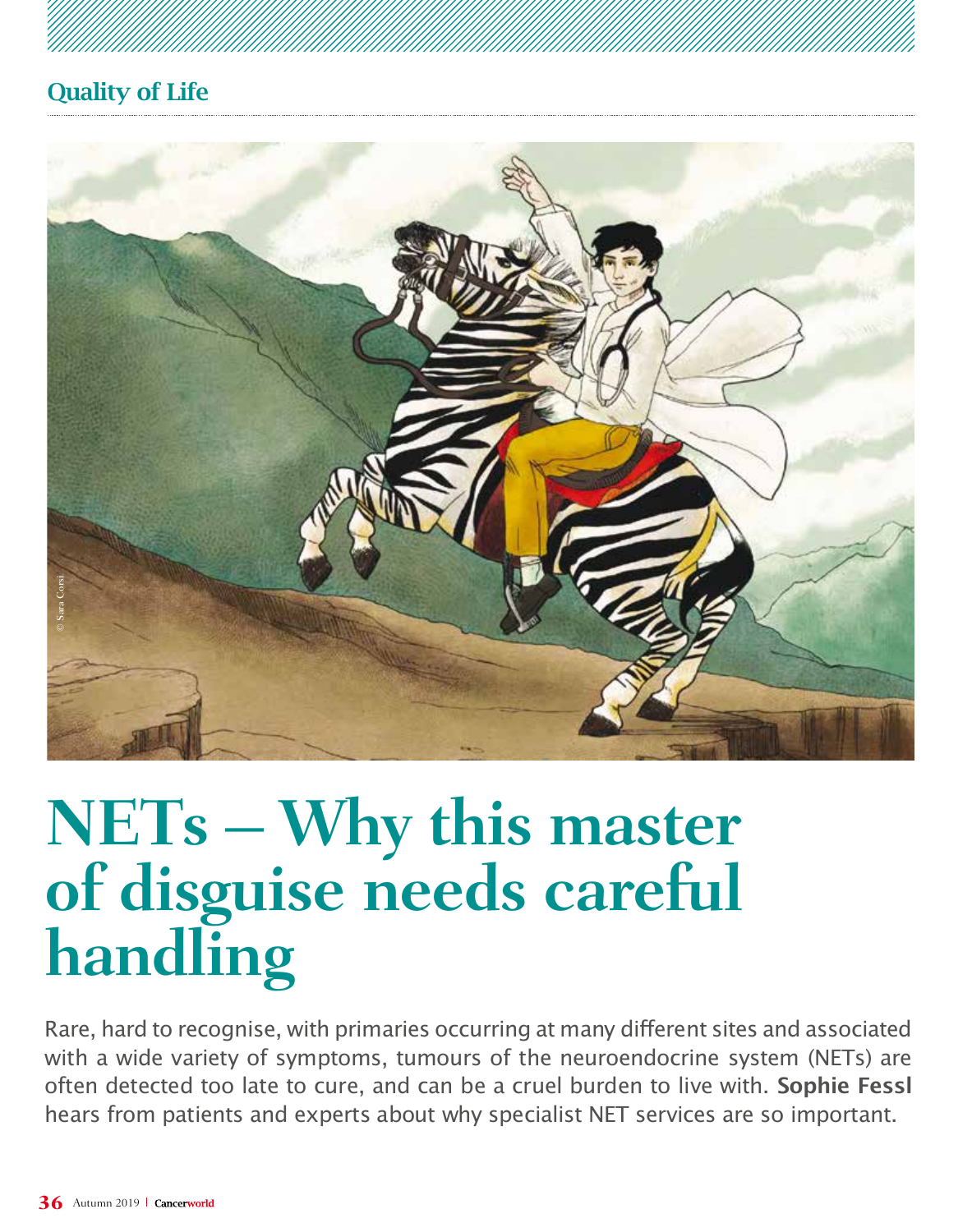**10 When** you hear hoof beats, do not only think<br>of horses, but also zebras." With this<br>slogan, patient advocates are trying to raise of horses, but also zebras." With this slogan, patient advocates are trying to raise awareness of one of the more uncommon cancer types – neuroendocrine tumours. "Doctors are taught that, usually, a more common disease – a horse – is the reason for a patient's symptoms, rather than an uncommon disease – a zebra. But that is how rare diseases get overlooked. We are asking doctors to specifically consider zebras," says Teodora Kolarova, Executive Director of the International Neuroendocrine Cancer Alliance (INCA), an umbrella organisation of 26 NET patient advocacy and research groups spread across six continents.

With only 7 in 100,000 people diagnosed a year with a neuroendocrine tumour, misdiagnosis and late diagnosis are big issues for patients with NETs. But that is often only the start of their problems, because these tumours occur at a wide range of sites (see box p 38) and their treatments are associated with a variety of burdensome symptoms and treatment side effect that require specialist management, which is often lacking due to the rarity of this cancer type.

"I've read your file, and I don't know much about NETs. Will you tell me what your experience is?" is what Sally Jenkins, from south Wales in the UK, was asked when she first received her diagnosis, a few years ago. "Patients at diagnosis would be seen in an endocrinology clinic, by different people, none of whom knew anything about NETs," says Jenkins, who went on to successfully campaign for the establishment of a specialist NET service for Wales.

The NET 'experience' is often at the heart of the late diagnosis problem. Depending on the tumour's location and behaviour, it often mimics common conditions that physicians and clinicians are more used to encountering. Abdominal pain can be mistaken for irritable bowel syndrome, hot flushes for menopause, and breathing problems for asthma. Because of this, NETs are sometimes referred to as the 'forgotten cancer', and a global survey conducted by INCA and Novartis in 2014 found a mean patient-reported time from first symptoms to diagnosis of 52 months (*J Glob Oncol* 2017, 3:43–53).

Sabine Wagner lived with gastrointestinal problems on and off for several years until a diagnosis of NET was finally given in May 2012. "I was admitted as an emergency patient because of my acute abdominal pain. I told the emergency doctor about my problems and that I felt like I was pregnant as my abdomen was so swollen by ascites. When the doctor did the ultrasound, she said that it was no wonder I had lost so much weight recently – there were metastases on my liver. Only six weeks earlier, I had been discharged as healthy from a different hospital."

By the time a diagnosis of NET is given, many patients will have metastases, precluding curative treatment. In many cases, NETs are slow growing; however, they can be aggressive and resistant to therapy. Survival outcomes also depend on the primary site of the tumour, which most often is in the gastrointestinal tract, lungs or pancreas.

# "I've read your file. I don't know much about NETs. Will you tell me what your experience is?"

"NETs need to be recognised," says Jenkins. "Not necessarily by GPs, but once patients are referred to a gastroenterologist, surgeon or oncologist, they should be able to recognise that the symptoms are probably from a neuroendocrine tumour – and then refer the patient to a specialist team. But this doesn't necessarily happen." She was initially referred to a surgeon, who did not realise she had a neuroendocrine tumour, says Jenkins, until she nearly died as an emergency patient. "For me, it is all about awareness among the medical community."

"No two patients with NETs are the same," she adds, "because the disease is so heterogeneous. This makes supporting NET patients very difficult, and healthcare professionals need a lot of knowledge to do so."

#### Living with a chronic cancer

For patients with well-differentiated, slow-growing tumours, NETs often turn into a 'chronic disease' – a cancer they live with for many years. This does not make NETs a 'good cancer', however, says Nikie Jervis, former NET nurse specialist and now Patient Support Manager at the NET Patient Foundation in the UK. "No cancer is a good cancer. Just because it may not be imminently lifethreatening does not mean it is good. Patients have to live with no cure, often experiencing lifelong symptoms, with acute phases that can occur at any moment. They are not in remission, but living with cancer day in, day out. Their fear is not so much recurrence as progression, and the uncertainty of not knowing when this may happen."

These lifelong symptoms can have a significant impact on quality of life, depending on the patient, their tumour and the care they receive. Mohid Khan, consultant in gastroenterology and neuroendocrine tumours at the University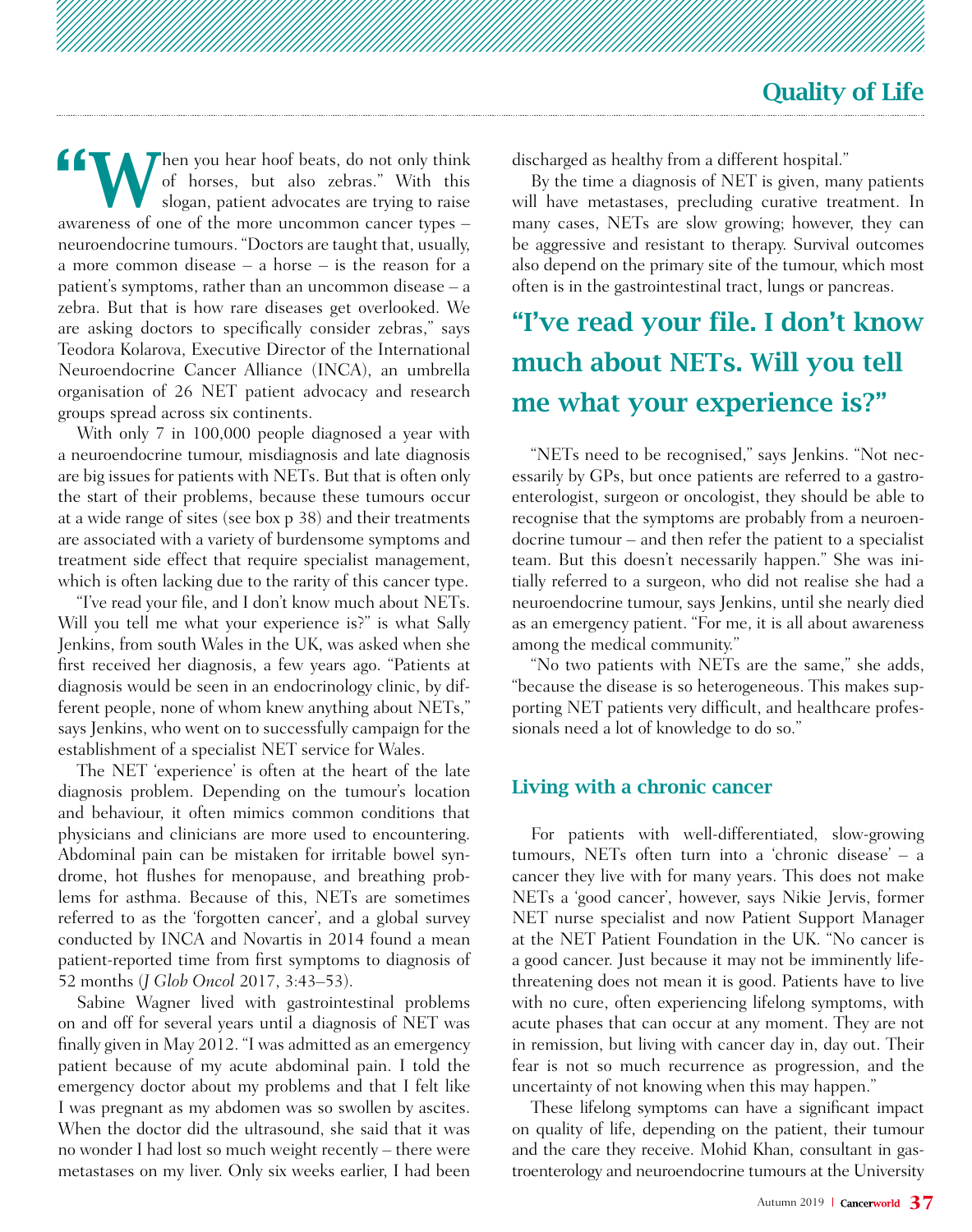#### **NETs – the Nearly Everywhere Tumour**



Neuroendocrine tumours (NETs) arise from specialised neuroendocrine cells, either from glands containing neuroendocrine cells or, more commonly, from neuroendocrine cells scattered throughout the body (diffuse neuroendocrine system). These cells can sometimes produce and release hormones into the bloodstream. Most NETs are slow growing. Survival varies from a few years to decades, even with widespread metastases, including in the liver. The most common sites for primary neuroendocrine tumours are shown in the

Hospital of Wales, conducted a patient-reported outcomes (PROMs) survey asking about the impact of NETs on quality of life, as part of an effort to improve the NET service by listening to patients. Top of the list, he says, were gastrointestinal symptoms, such as diarrhoea, bloating and abdominal pain. "Lethargy and fatigue also scored quite highly," he adds. "The NET medical community's clinical knowledge in these areas is low."

Some of the problems that affect patients' quality of life may also affect the care they are able to access. Sabine Wagner, who lives in Stuttgart, says she would have to travel three hours to reach the next accredited NET centre of excellence. "Despite treatment, I need to go to the toilet three to five times a day. How am I meant to travel? This is a challenge."

figure, but they can also be located on ovaries, the adrenal gland (and paraganglia), the thymus gland, the thyroid gland and others.

Because they affect such a wide variety of organs, specialist NET services require a broad range of specialists, including specialists in: gastroenterology, gastrointestinal and hepatobiliary surgery, endocrinology, medical and/or clinical oncology, radiation oncology, nuclear medicine, cardiology, thoracic medicine/surgery, gynaecology, as well as NET nurse specialist, nutritionist/dietician, psycho-oncology and palliative care.

The quality of care for NETs patients is currently being held back by very patchy access to specialist physicians, surgeons, multidisciplinary teams and nurses, says Mohid Khan, consultant in gastroenterology and neuroendocrine tumours at the University Hospital of Wales, in Cardiff.

Access to specialist treatments and equipment can also be a problem in some cases, he adds. Gallium PET scanning, for instance, is difficult to access for many patients, but only in a small proportion of patients does it result in changing management. Likewise, peptide receptor radionuclide therapy is indicated in only a very small proportion of patients with metastatic NETs, but access is a problem in some areas of Europe.

Information about consensus guidelines for managing NETs and about accredited NET Centres of Excellence can be found on the website of the European Neuroendocrine Tumors Society www.enets.org

Then there is the psychological impact, which can be immense, says Jenkins. "We live with uncertainty. We are given a death sentence, and know how we will probably die, but not when. This needs to be recognised." Jervis adds that the long-term, chronic character of NETs can lead to problems in the social sphere. "Because NET patients don't always look sick, there is less sympathy, it is assumed that things are OK. This is a huge issue, a hidden issue. But patients don't necessarily want sympathy, they want better awareness and understanding of what they are experiencing – some acknowledgement that they're not alone, unsupported, in this."

Jenkins sought support by going to support groups for patients with other types of cancer, including a colorectal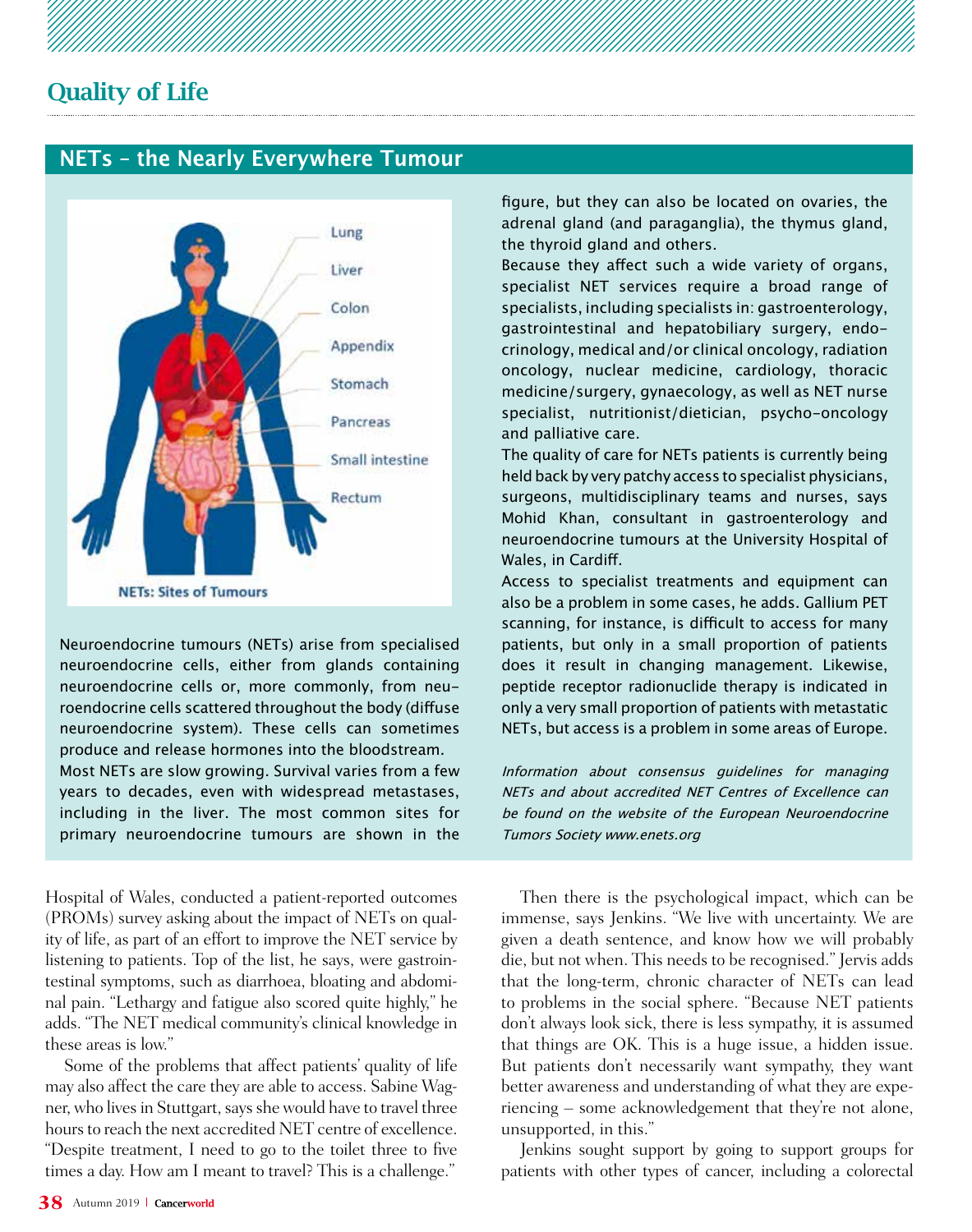#### **Sabine Wagner – diagnosed with neuroendocrine tumour in 2012, living in Germany**

In March 2012, I was seen in a small hospital for my severe symptoms. I had abdominal **Part In March 2012, I was seen in a small hospital for my severe symptoms. I had abdominal**<br>pain and had lost weight massively. Nothing showed up on the ultrasound, and the ward physician recommended a biopsy of the small intestine. But the senior physician declined, saying it would go away – I should eat chicken and potatoes only. Six weeks later, I was diagnosed with a neuroendocrine tumour.



I was overwhelmed. If I had been diagnosed with breast cancer or cervical cancer, I could have understood the diagnosis better. But NET? There is no reference frame for this.

My tumour progressed in 2014 and I received peptide receptor radionuclide therapy, which stopped the progression.

Since 2015, I'm again taking somatostatin analogues. When I once couldn't receive my monthly injection promptly because of bureaucratic problems, I felt worse than I had for many years. Now I know again that I'm ill.

In the first two years after my diagnosis, I didn't want to know that much about my disease. But through Netzwerk NETS [a self-help organisation], I help newly diagnosed patients by also giving them more background about the disease. In Germany, we do not have nurse specialists for NETs, but it would be desirable. There is case management in some clinics, but if not, you receive no information about follow-ups and have to organise your own scan appointments. Also, the case management does not answer questions you may have. "

cancer support group. "But I didn't fit into the stereotype of a cancer patient: immediate death is not probable, but I will also never get over the disease. However, that is what the counsellor there was used to dealing with, and so they were not able to give me any help other than being sympathetic. I am now seeing a clinical psychologist, and it was a learning process for her as well. NET patients need specialist support in all areas."

#### Multidisciplinary specialist care is essential

The global survey of patients with NETs conducted by INCA and Novartis showed that patients in the US who visit specialist centres felt more satisfied with treatment than those who were cared for in other settings (*Pancreas* 2017, 46:639–47). This is backed up by an analysis of the SEER database, which showed that the median overall survival in patients with distant metastatic disease was higher in patients cared for in specialised NETs centres (*JCO* 2008, 26:3063–72). To promote centralised care, the European Neuroendocrine Tumor Society (ENETS) established criteria for the certification of NET centres of excellence. Since 2009, 50 such centres have been accredited worldwide (enets.org/coe\_map.html).

Sally Jenkins experienced what a big difference specialist

care can make. "When I was diagnosed, NET patients in south Wales were dealt with by a group of well-intentioned endocrinologists who didn't have expertise about what patients with NETs needed." A survey conducted by the NET Patient Foundation, commissioned by Wales Health Specialised Services Committee (NHS Wales), found an overall satisfaction score of just 18%. This was later followed by consultant Mohid Khan's PROMs assessment, which demonstrated a high burden of unaddressed gastrointestinal symptoms even in those patients who had lived with a NET for years without specialist care.

 "We raised awareness with the Welsh government that our treatment did not meet the criteria that patients with cancer in Wales should expect – including access to specialist care," says Jenkins. "This led to the funding for a specialist NET service." The service is now gastroenterology-led, with Khan as the clinical lead, and oversees the treatment of all patients diagnosed with NETs in south Wales. "Patients with stable disease previously often led a miserable life with diarrhoea and other symptoms. But now, with the gastroenterology-led service, these symptoms are managed very well, as all relevant issues are being addressed," (see p 41).

The objective of this turnaround is clear, says Khan. "We want to give patients a decent quality of life and confidence in their disease management as part of value-based healthcare. We remeasured patients' burden of symptoms and have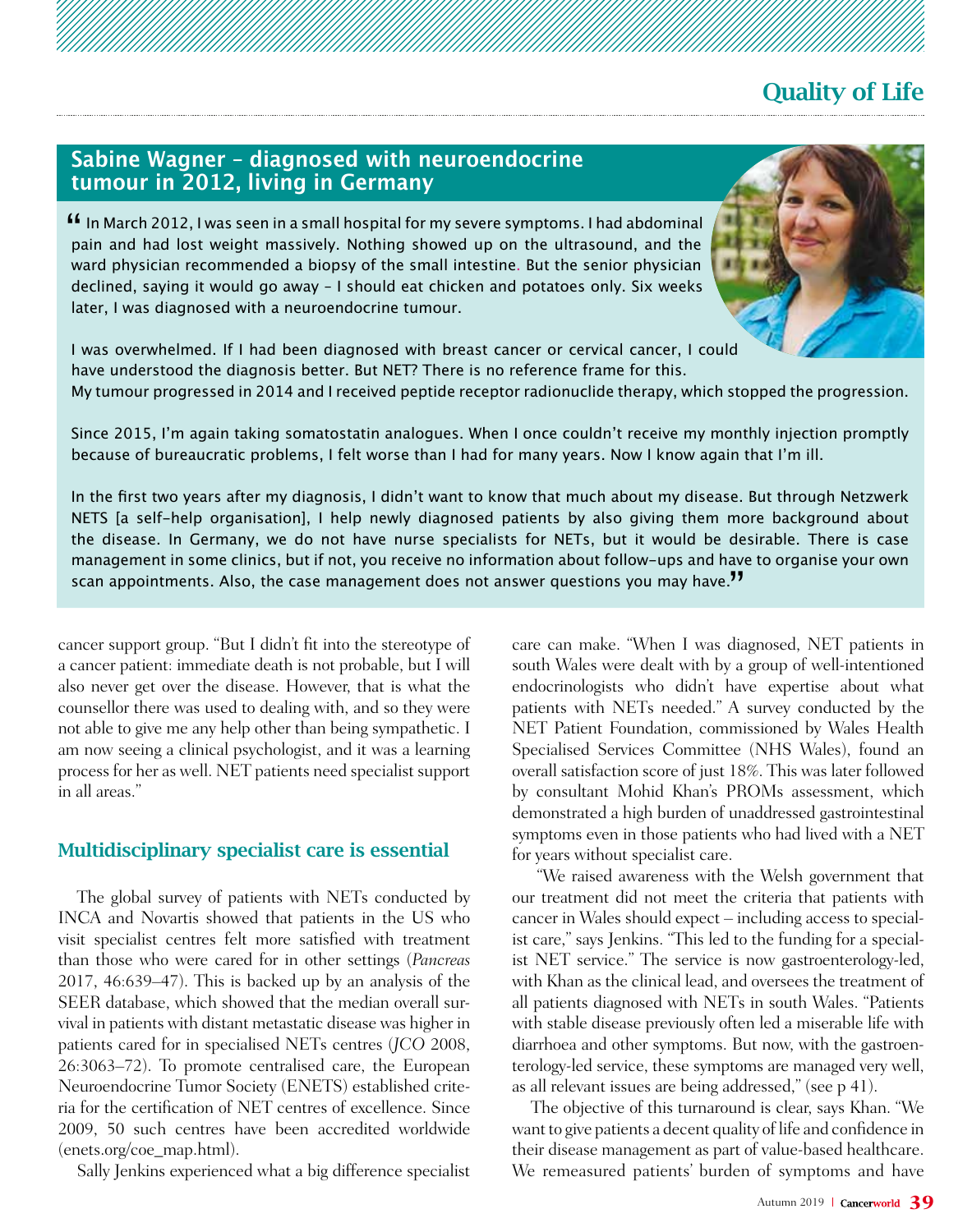

#### **Mark McDonnell – diagnosed with a neuroendocrine tumour in 2011, living in Ireland**

**If** I was diagnosed by accident. In an ultrasound, doctors saw clouds on the liver, If I was diagnosed by accident. In an unrasound, doctors saw clouds on the liver,<br>which the hospital then confirmed as tumours. Initially, I was diagnosed in a private hospital, which did not have great expertise on NETs. I received a call from my consultant, telling me I have a neuroendocrine tumour. I got off the phone and my wife asked me: 'Is that cancer?' I replied: 'I don't really know.'

Initially, my oncologist recommended to take a wait and see approach, which I agreed with, as I had no symptoms. But she urged me to get a second opinion from a NET specialist in another Dublin hospital. I thank her to this day that she did this, as the specialist saw my scans and decided we should take a proactive approach including surgery and treatment with somatostatin analogues.

It took me a full year trying to recover from surgery, both physically and psychologically. After taking somatostatin analogues, I got all the symptoms of NETs, including flushing, sweating, diarrhoea, which caused a lot of problems and led to me retiring from work. My doctor was very dismissive of these symptoms, and he really didn't acknowledge that they were coming from the medication. But when the NET specialist returned from a stint working abroad, we revised this approach and decided that I should stop taking SSAs [somatostatin analogues].

Eight years down the road from diagnosis, do I see a long-term future? Maybe. I know it will be problematic, but now I think about it in terms of years. I have changed my lifestyle around eating and drinking, as I know that I need to stay healthy. "

achieved a significant difference in QoL compared to previously, which is reflected by the positive feedback demonstrated in a repeat patient experience survey." In addition to providing centralised specialist care, Khan believes that the new service has also raised awareness of NETs among the medical community in the region, reflected in a reduction in the median time to diagnosis, which has decreased from nine months in the old service to four months in the new service. "We give individual feedback on cases, but in addition, gastroenterologists and surgeons are educated about NETs and become more aware of the disease in south Wales."

Patients and patient advocates emphasise that all NET patients have to be seen by a specialist to receive best care. "Hanging on to a patient because it is an interesting case is not good medicine," argues Jervis. "Care should be patient-

# "When they have a patient with a NET, they just give somatostatin analogues, even if it may not really help"

centred. All patients with neuroendocrine cancer should be referred to a specialist centre for review – an expert opinion – and then triaged. Any treatment that can only be given at a specialist centre should be done there. But if the recommended treatment can be safely and effectively delivered locally then, yes, with good communication and collaboration, care should be given locally."

Mark McDonnell, who was diagnosed with a NET in 2011, and is Chairperson of the Irish NET Patient Network, is campaigning for such a model of care in Ireland. "We are pushing the message that patients need to see a NET specialist. Patients cannot accept to be handled solely by an oncologist without specialist NET knowledge. If a patient is not treated at a centre of excellence, he or she needs at least to be seen by a NET specialist, or their care should be overseen by a NET multidisciplinary team. Unfortunately, that doesn't always happen."

Vera Megdanova, a doctor in Bulgaria who completed her medical oncology training last year, is seeking to improve care for NET patients in her home country. An ENETS fellowship will allow her to do fellowship training at centres of excellence in Dublin and Manchester. The current situation is dire, she says: "Patients with NETs are treated everywhere and by everyone. All doctors know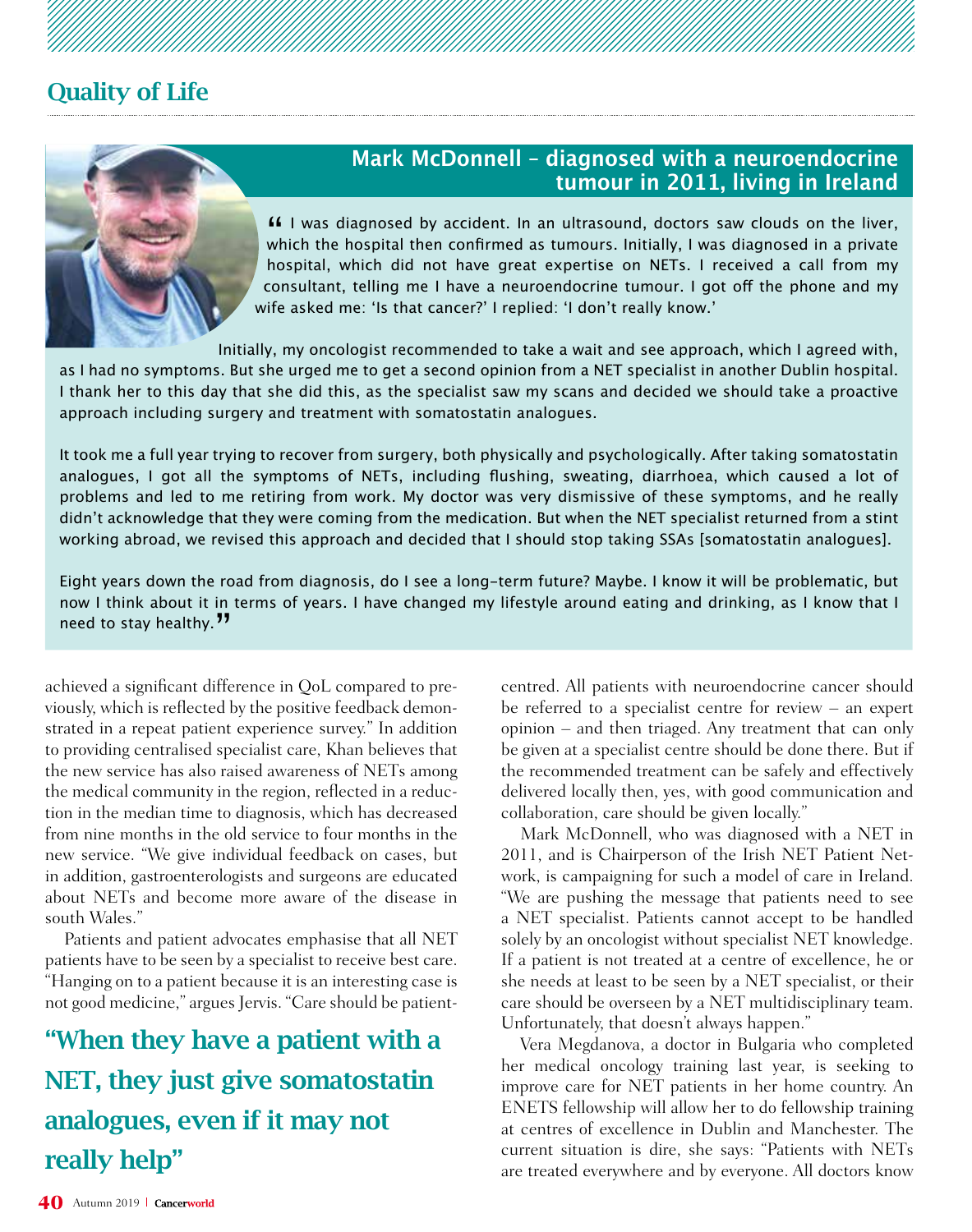#### **Transforming the NET service in south Wales: measures of success**



**How much information were you given about your condition?**







**GI symptoms experienced by patients**



Source: M Khan et al. (2019) Turning it around: The South Wales Neuroendocrine Cancer Service, developing a patient-centred service through co-production http://patientexperiencenetwork.org/wp-content/uploads/2013/11/WINNER-Turning-it-around-Cardiff-and-ValeUHB-Developing-a-patient-centred-service-for-NET-cancer-across-South-Wales.pdf

The radical improvement in NET care in south Wales, led by consultant gastroenterologist Mohid Khan, won Cardiff & Vale University Health Board the UK Patient Experience 2019 Award for 'Turning it Around'. The service was commissioned across seven National Health Service boards or trusts, covering 16 hospitals in south Wales. In designing the service, Khan used quality-of-life assessments and patient-reported outcome measures, including the EORTC QLQ-GINET21 and gastrointestinal symptom rating scales (GSRS). The GI symptom scores were significantly lower in the new service  $(P=0.006$ for GINET21 and  $P=0.004$  for GSRS), and the reduction was felt across all symptom categories. Overall patient satisfaction with the service improved from 18% to 99%. "At the heart of it, our turnaround came from listening to patients. We involved patients throughout the process through stakeholder meetings and by going to patient group meetings," says Khan.

The service for NET patients now works collaboratively across the region. Any patient diagnosed with a NET in south Wales is referred to the NET service, regardless of geography or organisational boundary. Scan and laboratory reports and other documents are accessible electronically to the specialists, through a national Wales Clinical Portal, who give initial advice and guidance to the referring hospital before the multidisciplinary team meeting, and request additional tests or scans. The referring doctor/nurse also provides initial feedback to the patient. "After the MDT, we confirm the diagnosis and bring the patient to the clinic to provide ongoing management. Any aspects of care that can be done locally are done there, e.g. basic tests and imaging, but we still see most patients centrally, on a regular basis, if needs be through a phone consultation." Critically, the MDT brings together specialists from different areas of expertise to cover the very varied needs of NET patients.